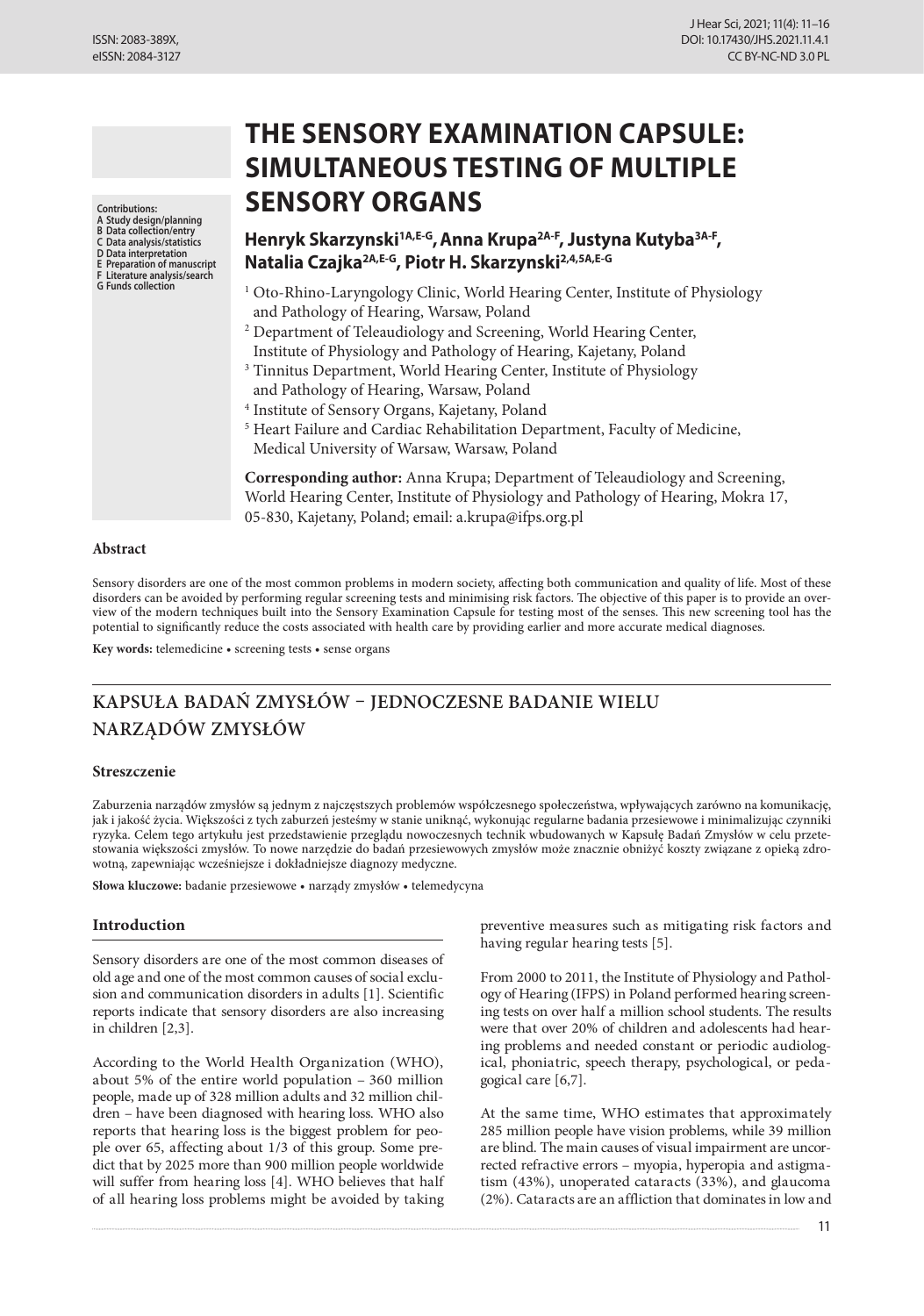middle-income countries [8]. People with visual impairment are at risk of falling and injuring themselves twice as often as people with good vision. There is also a 4–8 times higher risk of bone fractures and 3 times higher risk of depression [9]. Eyesight disorders often evoke a sense of limited autonomy, and so patients need institutional assistance 3 years earlier on average than people with no visual impairment. Children with visual impairment are prone to educational problems, which can cause anxiety and cognitive impairment [10]. However, 80% of all visual disturbances can be avoided or treated, and the earlier the disease is diagnosed, the better the chance of a complete recovery [8]. To increase the chances of successful correction, it is best to have a regular eyesight check with an ophthalmologist – preferably as soon as the first year of life. If no abnormality is detected as a baby, further consultations should be done at ages 2, 4, and 6 years [11].

Vision is also necessary to provide information about body posture and head location, factors that are crucial to balance. Moreover, information about the position and movement of the body comes from the vestibular organ (and both its peripheral and central connections), muscles, and joints. Equilibrium problems require a diagnosis and then therapy. Maintaining balance requires interactions between the vestibular system of the ear, eye, pressure receptors in the foot, and proprioception. The process involves the labyrinth, the vestibular nerve, the vestibular nuclei in the brainstem, and the cerebellum [12]. According to research conducted at IFPS on people over 65, the most common balance disorders are benign paroxysmal positional vertigo (28%), fear of falling and the consequences of immobilization (22%), damage to the peripheral vestibular organ (12%), leukoaraiosis (8%), cerebellar damage (5%), and Meniere's disease (4%) [13]. There is a need for early balance screening to detect disorders and refer the patient for early otoneurological intervention.

An effective sense of smell depends on the correct reception of external stimuli. Within each nostril is an area of epithelium containing millions of receptors which connect to olfactory nerves. The olfactory nerves lead to an area in the brain that is capable of distinguishing an enormous number of odours. Humans have approximately 40 million olfactory cells in an area of 2 by 5 cm which can distinguish around 1,000 different olfactory sensations. Each smell activates many of them simultaneously although each receptor can respond to many smells. Any process that interferes with the transmission of stimuli from the receptors to the olfactory centres in the brain may cause loss of smell [14,15] . The most common causes of loss of smell and taste are diseases of the nose and paranasal sinuses, conditions following upper respiratory tract infection, previous craniocerebral trauma, subarachnoid haemorrhage, multiple inflammation of the cranial nerves, meningitis, diabetes, hypothyroidism, and cirrhosis of the liver. Some commonly used medications can also be the cause of the disorder [16,17].

Proper functioning of the sense organs is essential for living in our modern information society. This is especially true of hearing, which is fundamental for the development of speech and the mastery of spoken language, which we need for interpersonal communication. Partial hearing loss – of various origins, character, and level – leads to



**Figure 1.** Outside view of the Sensory Examination Capsule

loss of social interaction, and is one of the largest group of disorders affecting a person's daily life [18,19]. Modern methods of treatment and rehabilitation are available, but it is important to detect the disorder early through basic screening tests [20–22].

Poor eyesight or sense of balance, and even the sense of smell, are all factors which limit a person's contact with the outside world, hindering communication and thus exposing them to the risk of total exclusion [23–26]. Those affected by various diseases of the sensory organs amount to over 1.5 billion people, affecting babies, infants, and adults alike, but especially the elderly. Unless funding for research on sensory disorders is increased, it is possible that in an ageing European society the problems are likely to get worse [27].

This article aims to familiarize the reader with already available screening tests for each sense and describes the tests incorporated into the Sensory Examination Capsule.

# **Rationale for the Sensory Examination Capsule**

Screening programs are an important part of public health. Early diagnosis of disorders and initiation of treatment significantly reduces the costs associated with health care. To meet the demand for better and earlier medical diagnoses, the Sensory Examination Capsule was created on the initiative of the director of the Institute of Physiology and Pathology of Hearing, prof. Henryk Skarzyń ski. It is shown in Figure 1.

The project was supported by a consortium consisting of research departments with expertise in the fields of otolaryngology, audiology, and ophthalmology, together with biomedical and materials engineering and telemedicine, and was co-financed by the National Center for Research and Development[28].The initial aim was to develop a set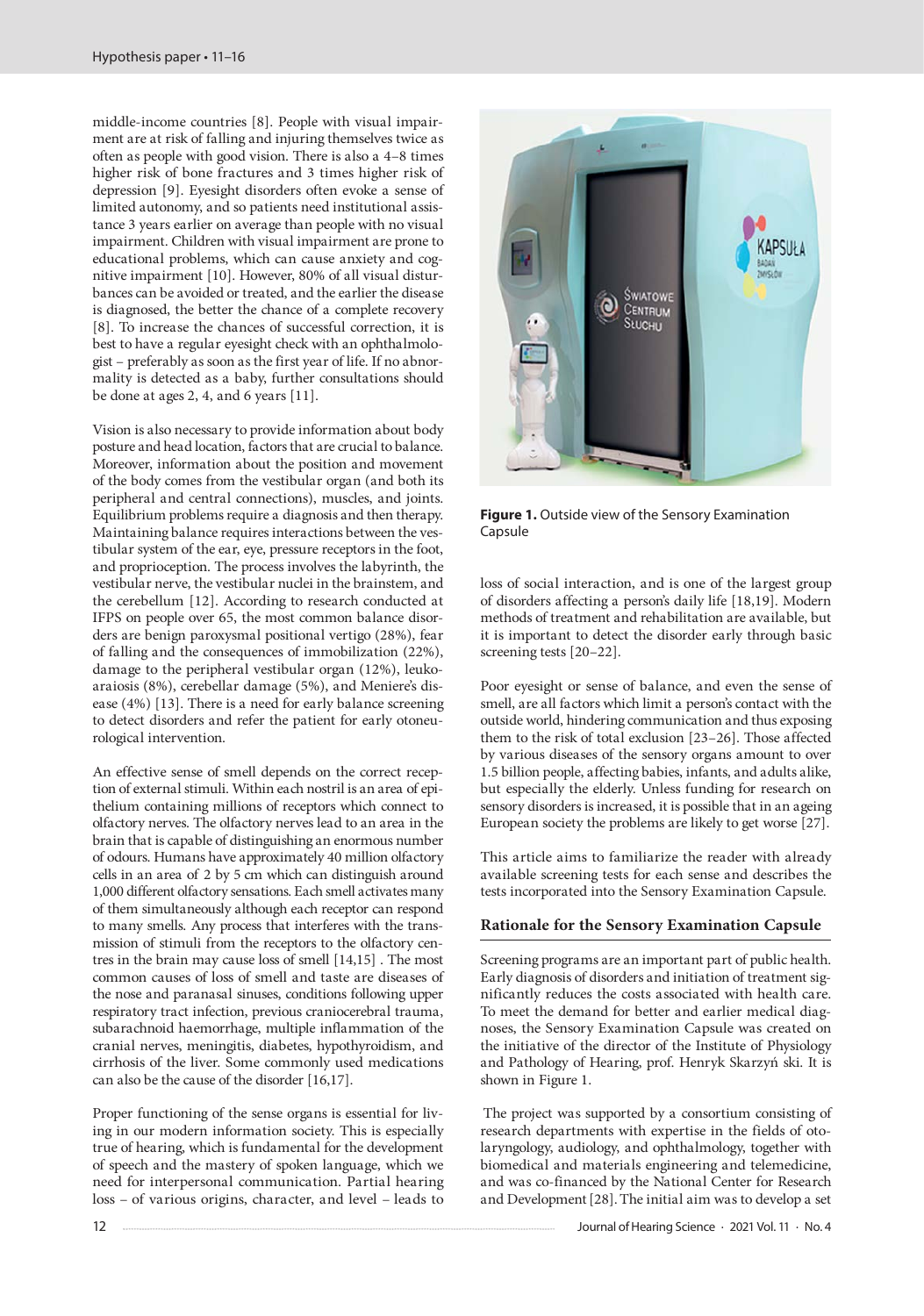

**Figure 2.** Inside view of the Sensory Examination Capsule ready for seating a patient

of unique medical devices for detecting diseases of the senses – hearing, speech, balance, sight, taste, and smell. An inside view of the device is shown in Figure 2.

All the devices were combined into one multimedia diagnostic and a therapeutic station called the Sensory Examination Capsule. The station can be used to quickly and comprehensively diagnose diseases of the sensory organs and thus provides early detection. Looking more broadly, the device could lower the total cost of diagnosing and rehabilitating diseases of the sensory organs in Poland and throughout Europe, where every fourth person has significant cognitive and communication deficits [29]. Considering the population of seniors, the capsule system could help them with any hearing, sight, or speech disorder. More generally the system makes it possible to economically undertake preventive examinations of any selected population, for example, children.

#### **Complex examinations in one visit**

The Sensory Examination Capsule is a complete system of diagnostic and therapeutic devices all contained in one universal unit, enabling the simultaneous diagnosis of most of the senses (hearing, speech, sight, balance, smell, taste). This makes it possible to perform multiple tests during a single visit without the need to wait for several specialist appointments. The unit allows problems to be quickly identified and referrals made for further treatment. The Capsule is intended to perform large-scale preventive examinations quickly and cheaply, which is ideal for school children or for the elderly. The Capsule's software allows the operator to quickly and easily test each of the senses. In fact, the Capsule makes it possible for a user to conduct a test on themselves using a 'patient portal' – an internet facility that simply requires the user to register and generate a unique login and PIN. When testing is complete, the results are automatically saved to the individual's account. The patient portal can save patient data together with questionnaire results, and has a direct link to the IFPS telemedicine system in Warsaw.

#### **Hearing and central auditory processing disorders**

The Capsule offers tonal audiometry via a Hearing Test Platform which is classed as a class IV audiometer. Central processing tests can also be performed. Tonal audiometry examines a patient's air conduction hearing over the range 250 to 8000 Hz for losses less than 80 dB. The platform also includes a pitch discrimination test and frequency sequence test to measure the degree of maturity of the auditory system and check right hemisphere brain function. For patients who complain of ringing or buzzing in the ears, the Capsule includes a diagnostic test – the Randomized Test – designed to establish the level of tinnitus.

The Capsule can test a patient's central auditory processing based on the following nine tests.

- 1) Frequency Pattern Test. During the test, the patient hears two sounds and their task is to say which of them was high and which was low. In the next step, the patient hears three sounds in different sequences (e.g. high–low–high or high–high–low), and the task is to repeat the order in which they were played.
- 3) Duration Pattern Test. In the first part of the test, the patient hears two sounds and their task is to say which was long and which was short. Then the patient hears three sounds in different sequences (e.g. long–short– long, short–short–long), and the task is to repeat the sequence in which they were played.
- 4) Gap Detection Test. The tested person hears a noise in which breaks appear from time to time. The person's task is to verify whether the noise heard was intermittent or uninterrupted sound.
- 5) Dichotic Digit Test. The patient hears two digits over headphones, one pair given to the right ear and another pair to the left ear. The subject's task is to check off which numbers have been reproduced in both ears.
- 6) Multi-ear word test. Again over headphones, the patient hears two words given to the right ear at the same time as another two words are given to the left. The task is to repeat which words have been heard.
- 7) Speech in Noise Test. Noise is reproduced over headphones, and from time to time a word is repeated within the noise. The task is to listen and pick out the word that was played.
- 8) Compressed Word Test. The test person hears a word that is electronically compressed in time (sometimes called the distorted speech test). The subject's task is to pick out the word.
- 9) Filtered Word Test. The examined person hears a word whose frequencies are filtered, a so-called frequency distorted speech test. The aim of the test is to pick out which word has been reproduced.

### **Taste**

In recent months, the importance of taste tests has increased, since with the advent of SARS and COVID-19 one possible symptom is a lack of taste [30,31]. Previously, taste tests were confined mainly to the effect of neurological disease or diabetes mellitus [32–34]. Currently available tests are in the form of taste strips, a pen-like odor dispensing device, taste drops, or thin edible wafers [32–35].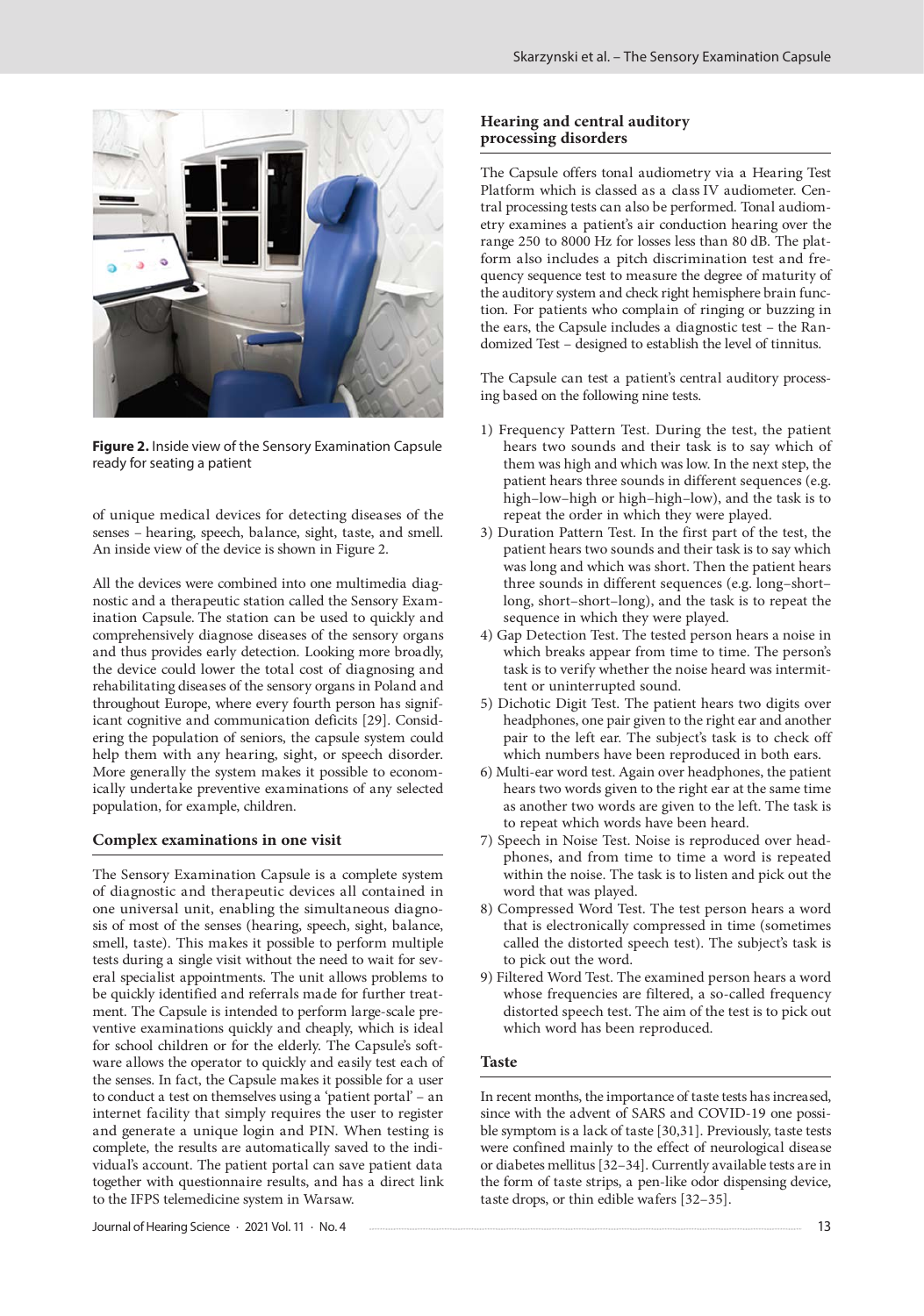In the Sensory Examination Capsule, taste testing is carried out using a self-administered test based on specific gustometry. This is the commonest, quickest, and cheapest way to perform a taste test. There is an envelope containing 5 strips – one is tasteless and the other 4 contain solutions of common flavours: sweet (40% glucose solution); bitter (0.6% quinine); salty (25% sodium chloride); and sour (30% citric acid). The participant takes a paper strip out of its envelope, places it on the centre of the tongue, and closes their mouth for 30 seconds. The person has to identify the taste: sweet, sour, salty, bitter, or no taste.

# **Smell**

In the last few decades, knowledge of olfactory testing has advanced and we can now easily distinguish normal patients from those with hyposmia (low odour sensitivity) and anosmia (lack of smell) [36,37]. The need for developing taste tests is a difficult issue because the prevalence of olfactory dysfunction is still not well described. There are complex diseases of the nose that can be identified based on other measurable symptoms but the issue still needs additional work (e.g. in cases of adult Refsum's disease) [38]. While attempts have been made to develop accurate tests, research has accelerated significantly during the COVID-19 pandemic and pre-screening and widespread smell testing have been proposed, as they may be predictive of a positive COVID-19 test [39–41].

Smell tests are based on psychophysical olfactometry. The test kit consists of an envelope containing 6 strips painted with different fragrances – cinnamon, banana, ashtray (smoke), leather, chocolate, and gasoline. The patient sniffs a strip and chooses one of 5 possible answers. Both the smell and taste tests are valuable in that they can be used not only to detect the disorder but also to allow long-term monitoring.

# **Vision**

The literature contains common tests for screening preschool and school children for visual impairment [10,42– 44]. Others designed for seniors have been extended to test vision acuity for driving or to detect neurological diseases [45]. The most common test for verifying visual impairment is based on visual acuity. Population screening tests are rare, but as recent studies show, they are important for determining whether vision is deteriorating with age [46].

In the Capsule, four tests are used to assess the sense of sight: distance and near vision acuity, contrast sensitivity, and colour. If the patient wears corrective glasses or contact lenses, they are left in place so that the correctness of the lenses can be assessed. All tests assess the patient's vision with a positive or negative test result, and on this basis a referral to an ophthalmologist can be made. The test is a simple and inexpensive method for examining patients of all ages.

# **Balance**

The balance system is a combination of the sense of sight, an inner sense, and the vestibular organ, and is complex in its operation. So far, no uniform screening test for equilibrium has been developed and using just one test would limit the ability to properly verify imbalance. One approach is to use a questionnaire developed to identify patients at increased risk of falls, which can be used by both primary care physicians and ENT specialists [47].

In previous years, screening tests were based on already known clinical tests, such as the Head Impulse Test, Dix– Hallpike manoeuvre, or Clinical Test of Sensory Integration and Balance (CTSIB). Electronystagmography was also sometimes used to perform the Dix–Hallpike test, vestibular evoked myogenic potentials, caloric test, and rotatory chair [12]. These are common tests which evaluate the two balance reflexes – the vestibular ocular reflex (VOR) and the vestibulospinal reflex (SVR) which regulate body posture. These tests are performed in daily clinical practice whenever a patient reports vertigo or imbalance. However, Polensek et al. (2008) indicated that patients complaining of dizziness who visit a general practitioner (GP) or geriatrician are typically undiagnosed, even for common diseases such as Benign Paroxysmal Positional Vertigo (BPPV) [48].

This points to the need for further guidance to improve healthcare and to develop readily available screening methods to determine if patients need further evaluation. To develop a simple screening test, it was necessary to reduce complexity and the time taken, while still ensuring maximum stimulation of the vestibular organ.

The Sensory Examination Capsule uses a special system for recording and assessing balance. It consists of wireless Frenzel goggles for recording eye movements and software for analysing nystagmus. The test involves two stages of vestibular assessment, the first while standing and a second while sitting. Instructions given to the patient are like those given before a clinical posturography examination using a platform and goggles. The Capsule offers 5 balance tests: 1) spontaneous nystagmus; 2) directional-gaze nystagmus; 3) saccades; 4) free tracking; and 5) optokinetic nystagmus. All tests are performed in the same way as in a clinic. An ENT doctor obtains readings of postural movement and nystagmus (either spontaneous or induced) and the results are presented on a panel. Based on the outcomes, the ENT can decide about referrals for further balance tests. The next step is to make the balance screening program available to a wider population.

# **Conclusions**

The Sensory Examination Capsule is the only system in the world that allows for simultaneous testing of six sensory organs. In many medical facilities, there is a multitude of diagnostic systems and therapeutic devices for the senses, including peripheral disorders, but so far there has been no way of performing a set of universal sensory diagnostics. The full examination takes 40–45 minutes for a healthy participant, although the time is longer when the individual has disorders of the sensory organs. The Sensory Examination Capsule presents these unique abilities:

- Shortening the time taken to have a comprehensive diagnosis of multiple sensory organs, thus providing earlier detection of disease.
- Lowering the overall cost of diagnosis and rehabilitation of diseases of the sensory organs in the growing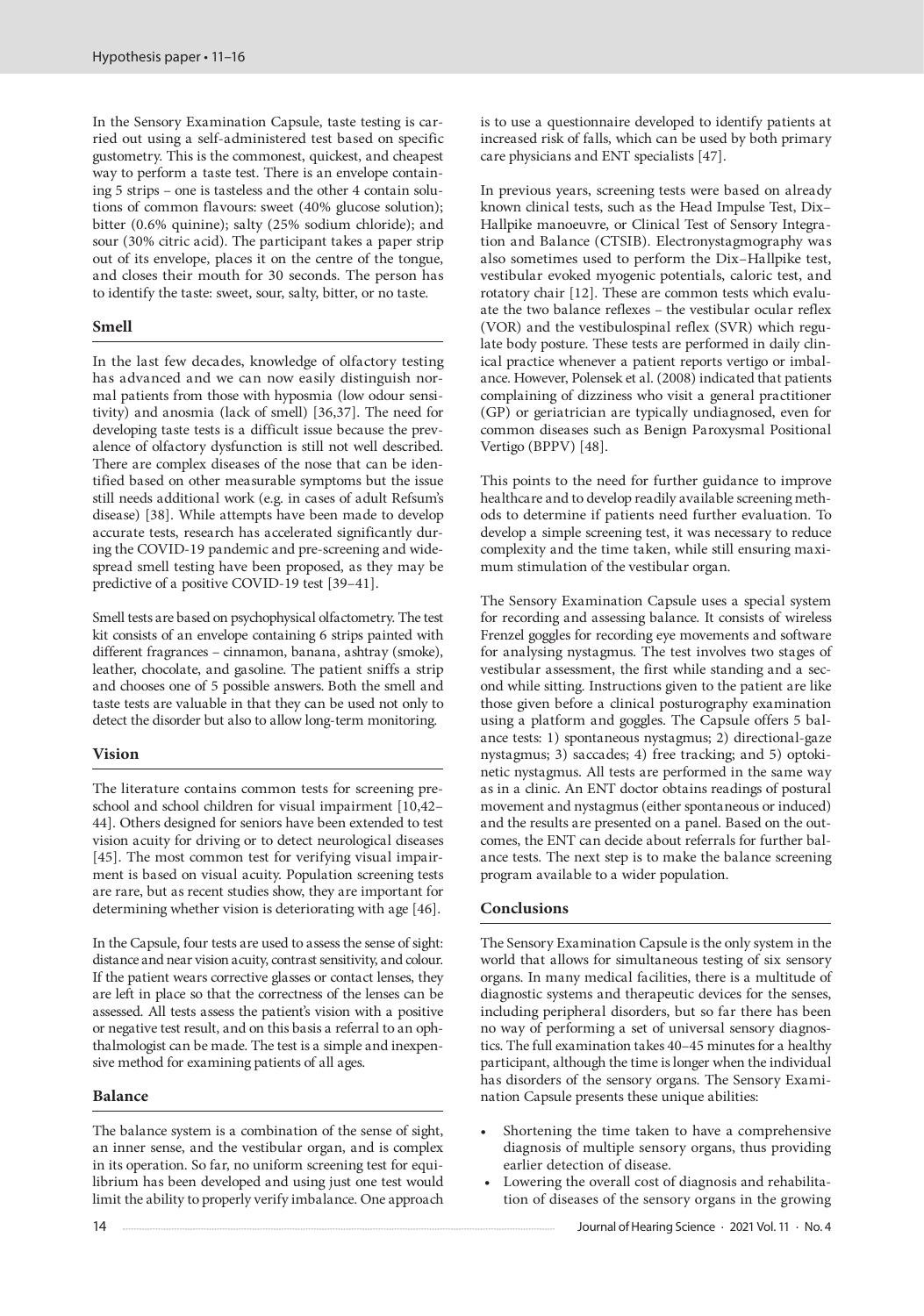number of people affected by these diseases in Poland and in Europe more generally.

- Increasing access to comprehensive diagnosis of diseases that affect every fourth person in Europe and which are associated with significant cognitive and communication deficits.
- Improving the way patients with hearing, sight, and speech disorders interact with the world around them, especially the elderly.
- Provision of economical screening of selected populations, especially children.

So far eight devices have been produced and more than 10,000 tests have been performed. The use of the Sensory Examination Capsule has included, among others, research involving:

- 1. A national screening as part of the 'Health First' program in 2019
- 2. International training workshop Window Approach Workshop (WAW)

#### **References**

- 1. Wie O, Pripp AH, Tvete O. Unilateral deafness in adults: effects on communication and social interaction. Ann Otol Rhinol Laryngol, 2010 Nov 1; 119: 772–81.
- 2. Hogan A, Shipley M, Strazdins L, Purcell A, Baker E. Communication and behavioural disorders among children with hearing loss increases risk of mental health disorders. ANZ J Public Health, 2011; 35(4): 377–83.
- 3. Little J-A, Saunders K. A lack of vision: evidence for poor communication of visual problems and support needs in education statements/plans for children with SEN. Public Health, 2015 Feb 18; 143–8.
- 4. 35 million Americans suffering from hearing loss [viewed 2021-07-2]. Available from https://www.hear-it.org/35-million-Americanssuffering-from-hearing-loss
- 5. Deafness and hearing loss [viewed 2021-07-1]. Available from https://www.who.int/news-room/fact-sheets/detail/deafness-and -hearing-loss
- 6. Skarzynski PH, Kochanek K, Skarzynski H, Senderski A, Szkielkowska A, et al. Hearing screening program in school-age children in western Poland. Int Adv Otol, 2011;7(2):194–200.
- 7. Skarzynski H, Piotrowska A, Szaflik J, Luxon L, Zehnhoff-Dinnesen A, et al. European Consensus Statement on Hearing, Vision, and Speech Screening in Pre-School and School-Age Children. J Hear Sci, 2011 Jun 30; 1(2): 89–90.
- 8. Vision impairment and blindness [viewed 2021-07-1]. Available from https://www.who.int/news-room/fact-sheets/detail/ blindness-and-visual-impairment
- 9. Marks R. Falls among the elderly and vision: a narrative review. Open Medicine Journal, 2014 Nov 12; 1(1):54–65.
- 10. Mathers M, Keyes M, Wright M. A review of the evidence on the effectiveness of children's vision screening. Child Care Health Dev, 2010 Nov; 36(6): 756–80.
- 11. American Optometric Association. Your Infant's Visual Development. [viewed 2021-07-2]. Available from https://www. brighteyesmeridian.com/eye-care-services/your-eye-health/ childrens-vision/your-infants-visual-development/
- 12. Waldemar Narozny, Skarżyński H. Zarys Otoneurologii. Vol. 1. Warszawa: Medical Education; 2018. Available from: https://medbook.com.pl/ksiazka/pokaz/id/16150/tytul/zarys-otoneurologiitom-1-2-narozny-skarzynski-medical-education

3. Participation in scientific conferences organized by IFPS.

Our work has been appreciated and awarded with a Gold Medal for Best International Design Award at the Japan Design, Idea & Invention Expo organized by the World Invention Intellectual Property Associations and Chizai Corporation. In 2021, the Capsule was announced as the Polish Product of the Future during the 23rd session of the Polish Agency for Enterprise Development (PARP) and the National Center for Research and Development (NCBR).

# **Funding**

The research was undertaken as part of the project 'Mobile Capsule for Senses Examination – a device for screening and diagnosis of senses', co-financed by the Ministry of Science and Higher Education in Poland (decision No. 2/E-523/SPUB/SN/2020).

- 13. 4. Konferencja pt.: "Diagnostyka zaburzeń równowagi" Światowe Centrum Słuchu. [viewed 2021-07-2]. Available from: https://whc.ifps.org.pl/2021/06/4-konferencja-pt-diagnostyka -zaburzen-rownowagi/
- 14. Walliczek-Dworschak U, Hummel T. The human sense of olfaction. Facial Plast Surg, 2017 Aug; 33(4): 396–404.
- 15. Marzvanyan A, Alhawaj AF. Physiology, Sensory Receptors. StatPearls Publishing; 2020 [viewed 2021-07-2]. Available from https://www.ncbi.nlm.nih.gov/books/NBK539861/
- 16. Doty RL. Age-related deficits in taste and smell. Otolaryngol Clin North Am, 2018 Aug; 51(4): 815–25.
- 17. Doty RL. Treatments for smell and taste disorders: a critical review. Handb Clin Neurol, 2019; 164: 455–79.
- 18. NIH (US). Study BSC. Information about Hearing, Communication, and Understanding [Internet]. NIH Curriculum Supplement Series. National Institutes of Health; 2007 [viewed 2021-07-2]. Available from: https://www.ncbi.nlm.nih.gov/books/NBK20366/
- 19. Skarżyński PH, Świerniak W, Gocel M, Tarczyński K, Soćko S, Król B, et al. Program badań przesiewowych słuchu dla uczniów klas pierwszych szkół podstawowych z województwa mazowieckiego. Now Audiofonol, 2020 Oct 20; 9(1): 33–42.
- 20. Skarzynski H, Lorens A, Piotrowska A, Skarzynski PH. Hearing preservation in partial deafness treatment. Med Sci Monit, 2010 Nov; 16(11): CR555–62.
- 21. Rostkowska J, Wojewódzka B, Kobosko J, Geremek-Samsonowicz A, Skarżyński H. Możliwości słuchowe dorosłych osób ogłuchłych zaopatrzonych w implant ślimakowy. Now Audiofonol, 2020 Nov 5; 1(1): 46–9.
- 22. Pankowska A, Rostkowska J, Skarżyński H. Telerehabilitacja dorosłych pacjentów korzystających z aparatów słuchowych i/ lub implantów ślimakowych. Now Audiofonol, 2020 Oct 30; 4(2):  $81 - 5.$
- 23. Bertoni M, Celidoni M, Weber G, Kneip T. Does hearing impairment lead to social exclusion? Ageing in Europe: Supporting Policies for an Inclusive Society. De Gruyter; 2015 [viewed 2021- 07-2]. Available from https://www.degruyter.com/document/ doi/10.1515/9783110444414-010/html